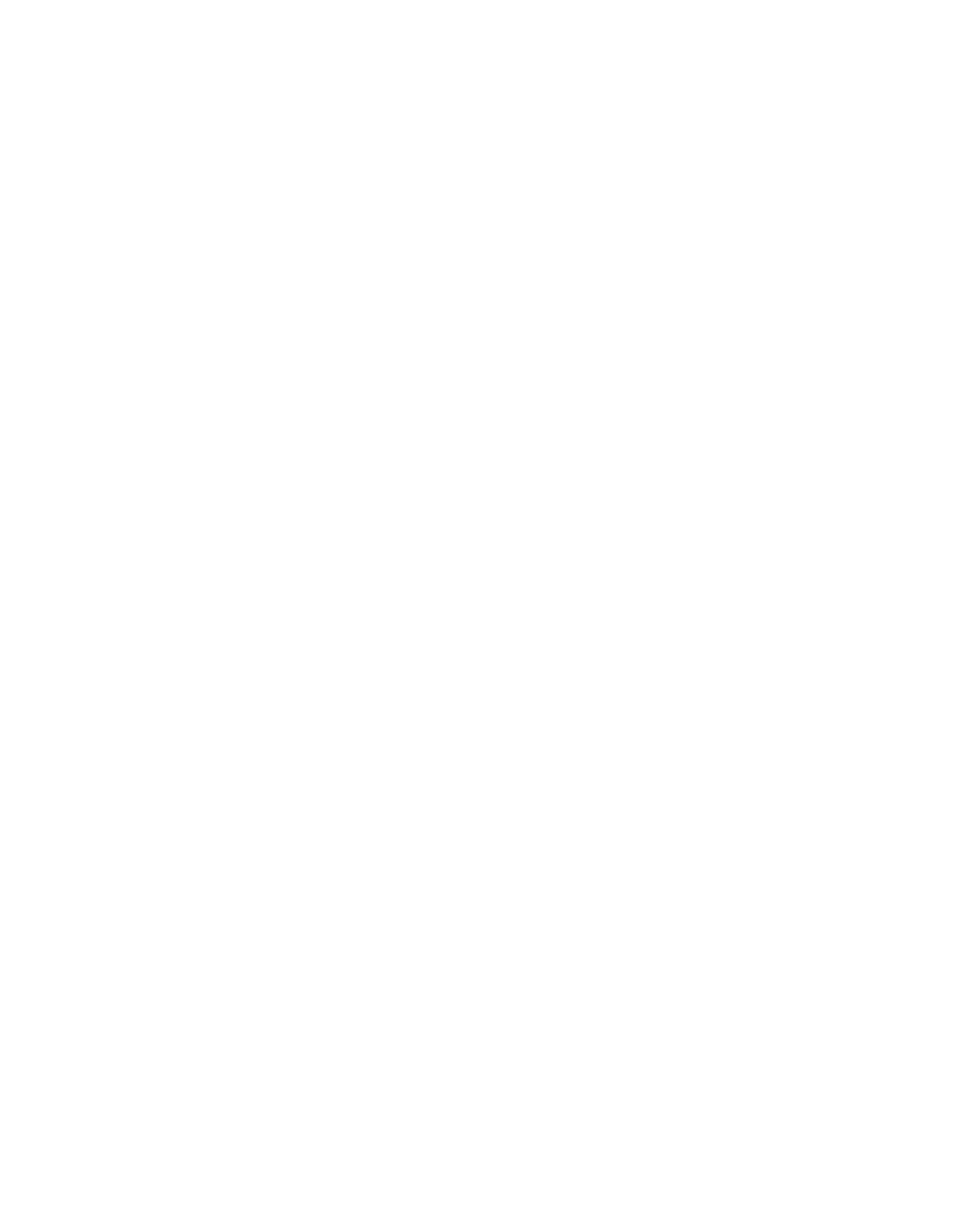## **Executive Summary**

 **1.** The present report, prepared by the Human Rights Section of MINUSTAH / United Na- tions High Commissioner for Human Rights (HRS), presents and analyses the key elements of the situation of human rights in Haiti between July 2014 and June 2015. It follows a report cover-<br>ing the period from January to June 2014 and released in December 2014.<sup>1</sup>

 **2.** Among the most important developments are the promulgation of the electoral decree on 2 raphy. The initial report of Haiti concerning the implementation of the International Covenant on March 2015 by the President of the Republic, followed by the publication of an electoral calendar for the first round of legislative elections. Haiti has become party to the Optional Protocol to the Convention on the Rights of the Child on the sale of children, child prostitution and child pornog-Civil and Political Rights was considered by the Human Rights Committee. The eighth and ninth joint periodic reports on the implementation of the Convention on the Elimination of All Forms of Discrimination against Women have been submitted. The State continued its collaboration with the Special Procedures of the Human Rights Council by welcoming two visits of the Independent Expert on the situation of human rights in Haiti and a visit of the Special Rapporteur on the human rights of internally displaced persons.

 **3.** The prisons population has continued to increase during the reporting period, making even more alarming a situation that was already critical, equivalent to cruel, inhuman and degrading treatment.2 Dysfunctions of the judicial system and the large number of illegal arrests are among the causes of this situation that continues to deteriorate since 2004. The measures so far adopted have been ineffective to bend this trend. The occupancy rate of available space for prisoners in all prisons in the country is 804% while the average space per inmate amounts to 0.55 square meters. Furthermore, this information is only valid for 17 places of detention that are under the jurisdic-tion of Penitentiary Administration and does not take into account persons awaiting trial and con- victs held in police stations.

 **4.** The HRS followed up several allegations of illegal use of force by state agents, resulting in death in many cases, despite the existence of a national legal framework determining the exceptional circumstances in which state agents can resort to the use of force, including their firearms. The Human Rights Committee expressed concern at the recurrence of cases of deaths caused by firearms by law enforcement officials. Other allegations of illegal use of force – not involving the use of a firearm – and ill-treatment and illegal or arbitrary arrests by police officers were also reported during the period. The Human Rights Committee and HRS note that despite efforts in communication and transparency on the part of the General Inspectorate of the National Police, the institution does not allocate enough resources to investigate the crimes committed by police officers.

 **5.** The extreme slowness of judicial proceedings in cases related to past political crimes, such as the so-called "Duvalier" and "Aristide" affairs or the case of the murder of journalist Jean Léo-<br>pold Dominique, highlights the inability, or unwillingness of the public prosecutor to conduct such proceedings and represents an obstacle in the fight against impunity. The Human Rights Committee has also expressed concern at the slow pace of the trial against Mr Duvalier and urged the government to continue the investigation and bring to justice all those responsible for gross violations and provide victims with fair and equitable compensation.

 **6.** The HRS received complaints and documented cases of violence and discrimination against vulnerable population groups, including women, children, and lesbians, gay, bisexual,

l

 1 MINUSTAH and HCHR, *Biannual Report on the human rights situation in Haiti, January-July 2014*, available at : http://bit.ly/1N8dM8p.

<sup>2</sup>*Idem*, para. 32.